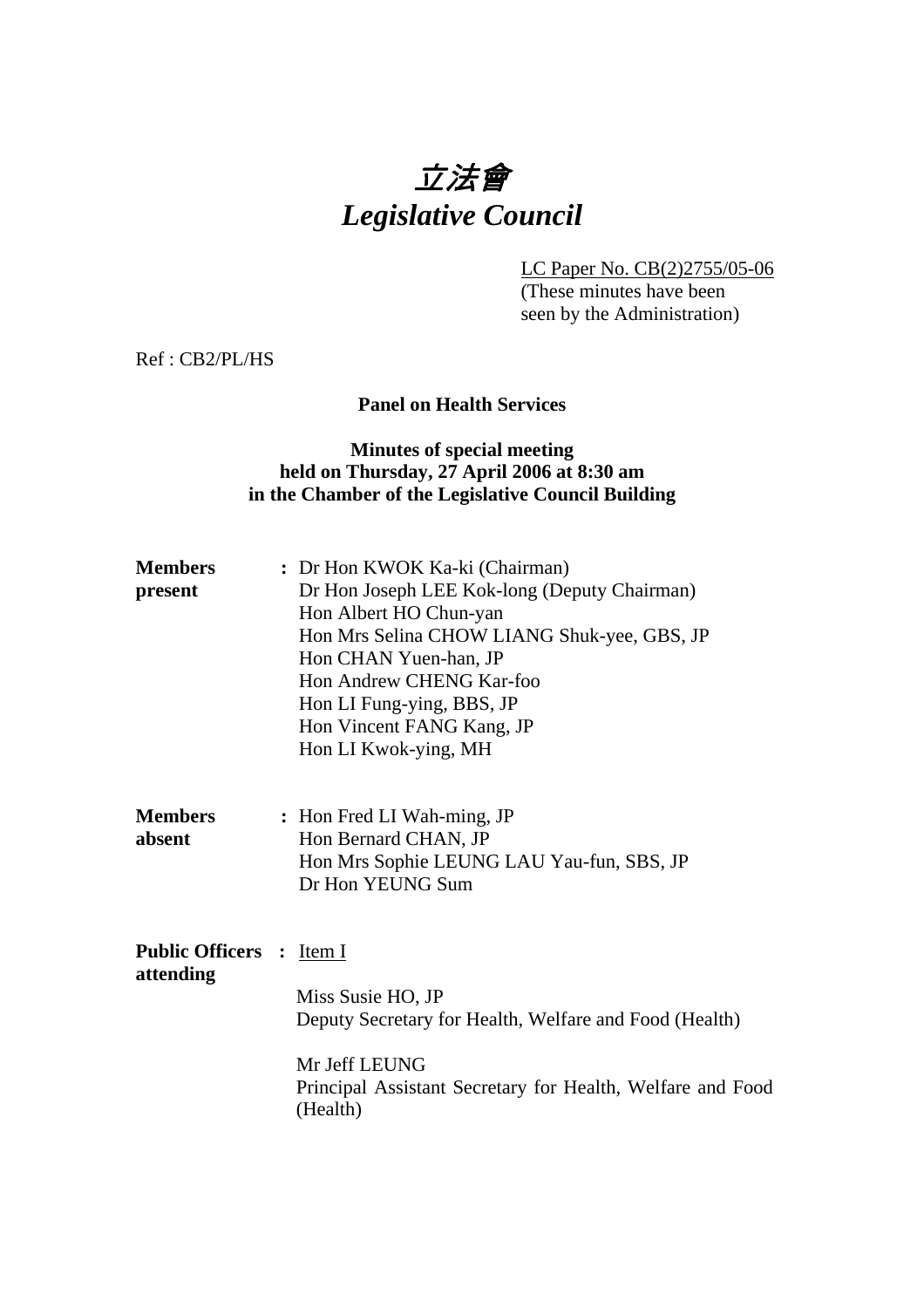| <u>Action</u> |                                   | $\overline{2}$                                                                                   |
|---------------|-----------------------------------|--------------------------------------------------------------------------------------------------|
|               |                                   | Dr LEUNG Ting-hung, JP<br>Deputy Director of Health                                              |
|               |                                   | Dr Gloria TAM, JP<br><b>Assistant Director of Health</b><br>(Health Administration and Planning) |
|               |                                   | Dr Monica WONG Man-ha<br>Principal Medical & Health Officer<br>Department of Health              |
|               | <b>Deputations/</b><br>individual | $:$ Item I                                                                                       |
|               | by invitation                     | The Hong Kong Medical Association                                                                |
|               |                                   | Dr SHIH Tai-cho<br>Vice President                                                                |
|               |                                   | Dr Henry CHAN Hin-lee<br>Representative                                                          |
|               |                                   | Hong Kong Society of Plastic, Reconstructive & Aesthetic<br>Surgeons                             |
|               |                                   | Dr Kenneth HUI<br>President                                                                      |
|               |                                   | Dr C M HO<br><b>Council Member</b>                                                               |
|               |                                   | <b>Consumer Council</b>                                                                          |
|               |                                   | Mrs CHAN WONG Shui<br><b>Chief Executive</b>                                                     |
|               |                                   | Ms Connie LAU Yin-hing<br>Deputy Chief Executive                                                 |
|               |                                   | Federation of Beauty Industry (H.K.)                                                             |
|               |                                   | Mr IP Sai-hung<br>Chairman                                                                       |
|               |                                   |                                                                                                  |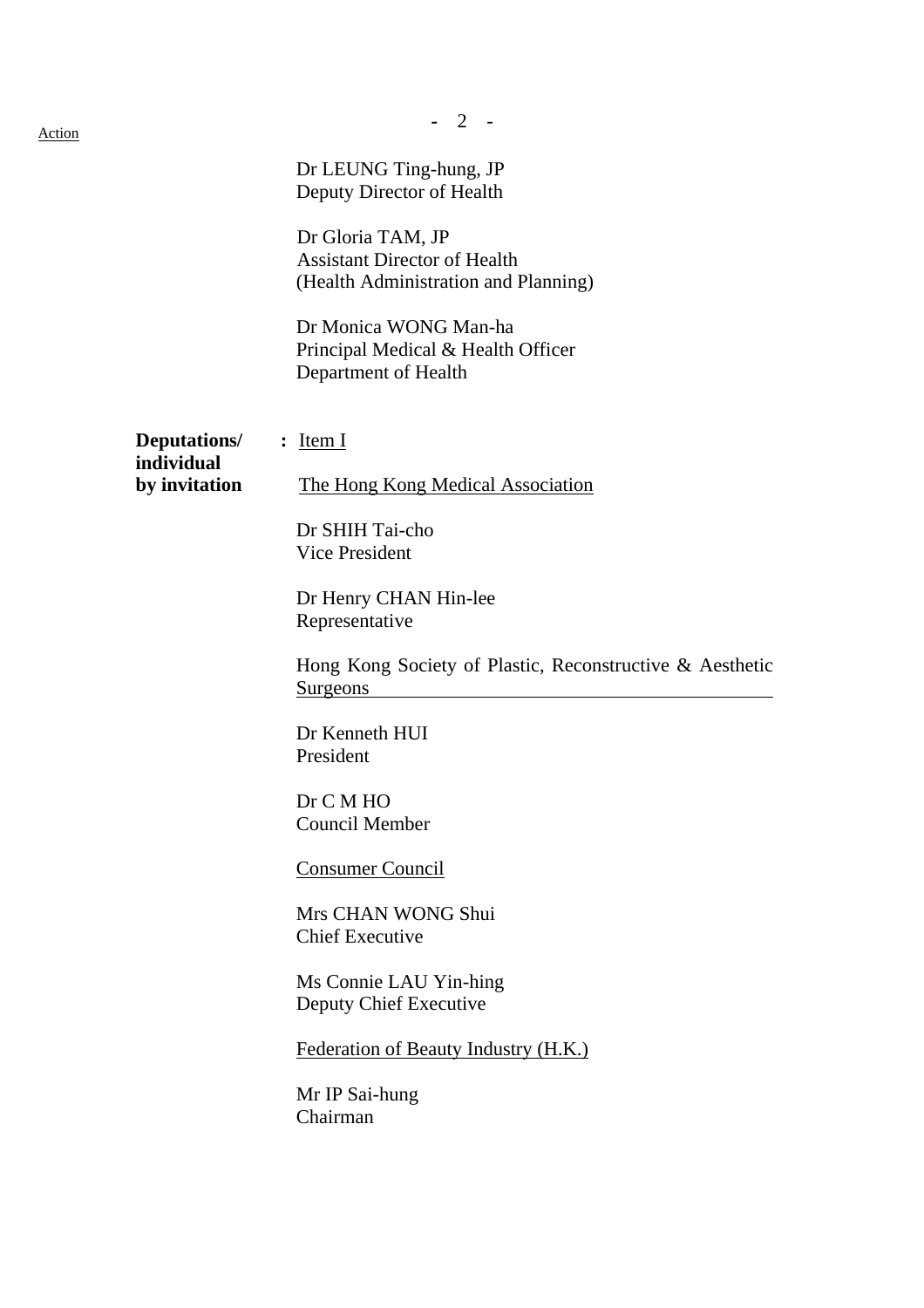| 11<br>I<br>v. |  |
|---------------|--|
|               |  |

|                               | Mr IP Wing-keung                                 |  |
|-------------------------------|--------------------------------------------------|--|
|                               | Individual                                       |  |
|                               | Ms WONG Sin-man                                  |  |
| <b>Clerk</b> in<br>attendance | : Ms Doris CHAN<br>Chief Council Secretary (2) 4 |  |
| <b>Staff</b> in<br>attendance | : Miss Mary SO<br>Senior Council Secretary (2) 8 |  |
|                               | Miss Maggie CHIU<br>Legislative Assistant (2) 4  |  |

# **I. Use of PAAG for breast augmentation purpose**  (LC Paper Nos. CB(2)1840/05-06(01) to (04))

 Mr Vincent FANG said that discussion on the use of Hydrophilic Polyacrylamide Gel (PAAG) for breast augmentation purpose would be biased if only the medical sector and the Consumer Council, and not the beauty trade, were invited to give views on the matter. Mrs Selina CHOW concurred.

2. The Chairman explained that the reason why he had only invited the medical sector and the Consumer Council, and not the beauty trade, on this occasion was due to the need to hold this special meeting within a very short period in view of the wide public concern over the use of PAAG for breast augmentation. The Chairman expressed his apology for not inviting the beauty trade to give views at the meeting. As it was unlikely that the discussion on the  $\frac{1}{2}$  matter could be completed in one meeting, the beauty trade could be invited to give their views at a further meeting.

3. As some representatives of the beauty trade were already present in the public gallery to observe the meeting, Mrs Selina CHOW suggested and the Chairman agreed to allow them to attend the meeting to give views.

4. At the invitation of the Chairman, Deputy Secretary for Health, Welfare and Food (Health) (DSHWF(H)) briefed members on the follow-up actions taken by the Administration in response to the adverse reactions caused by PAAG for breast augmentation, as well as the measures taken by the Administration to prevent similar incidents from happening, details of which were set out in paragraphs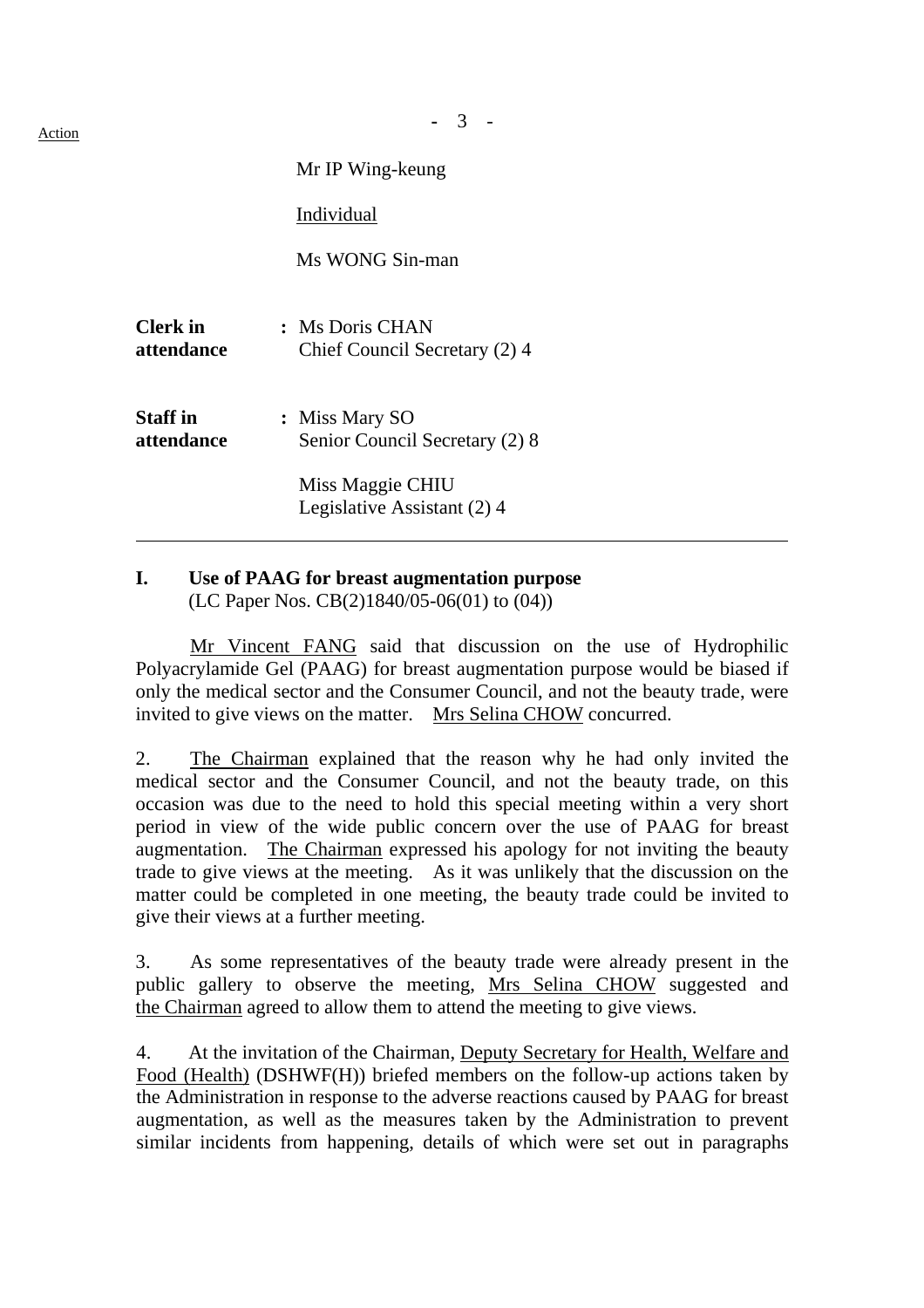10-17 of the Administration's paper (LC Paper No. CB(2)1840/05-06(01)). This was followed by a briefing by the Assistant Director of Health (Health Administration and Planning) (AD(HA&P)) on the risk of PAAG to users, details of which were set out in paragraphs 5-9 of the same paper.

### Deputations' views

5. Representatives from the following organisations presented their views on the use of PAAG for breast augmentation, details of which were set out in their respective submissions -

- (a) Hong Kong Medical Association (HKMA) (LC Paper No. CB(2)1840/05-06(02)); and
- (b) Hong Kong Society of Plastic, Reconstructive & Aesthetic Surgeons (HKSPRAS) (LC Paper No. CB(2)1840/05-06(03)).

#### Consumer Council

6. Mrs CHAN WONG Shui welcomed the measures taken by the Administration to prevent the use of PAAG for breast augmentation, and made the following suggestions to further safeguard consumers' interests -

- (a) all materials for injection into the human body should only be performed by registered personnel and that these personnel should be held accountable to some extent for the safety of the materials used for injection into their clients;
- (b) misleading or exaggerated claims relating to fat reduction/slimming, detoxification and regulation of the body immune system should be prohibited;
- (c) advertisements relating to products and services for beautification purpose offered outside Hong Kong should be regulated. Reference could be drawn from the existing legislation regulating the advertising of real property or land offered for sale or to let in places outside Hong Kong; and
- (d) referrals to unregistered doctors for treatment involving invasive procedures, including the use by needle, should be made an offence.

### Federation of Beauty Industry (H.K.)

7. Mr IP Sai-hung said that the beauty trade supported the control of the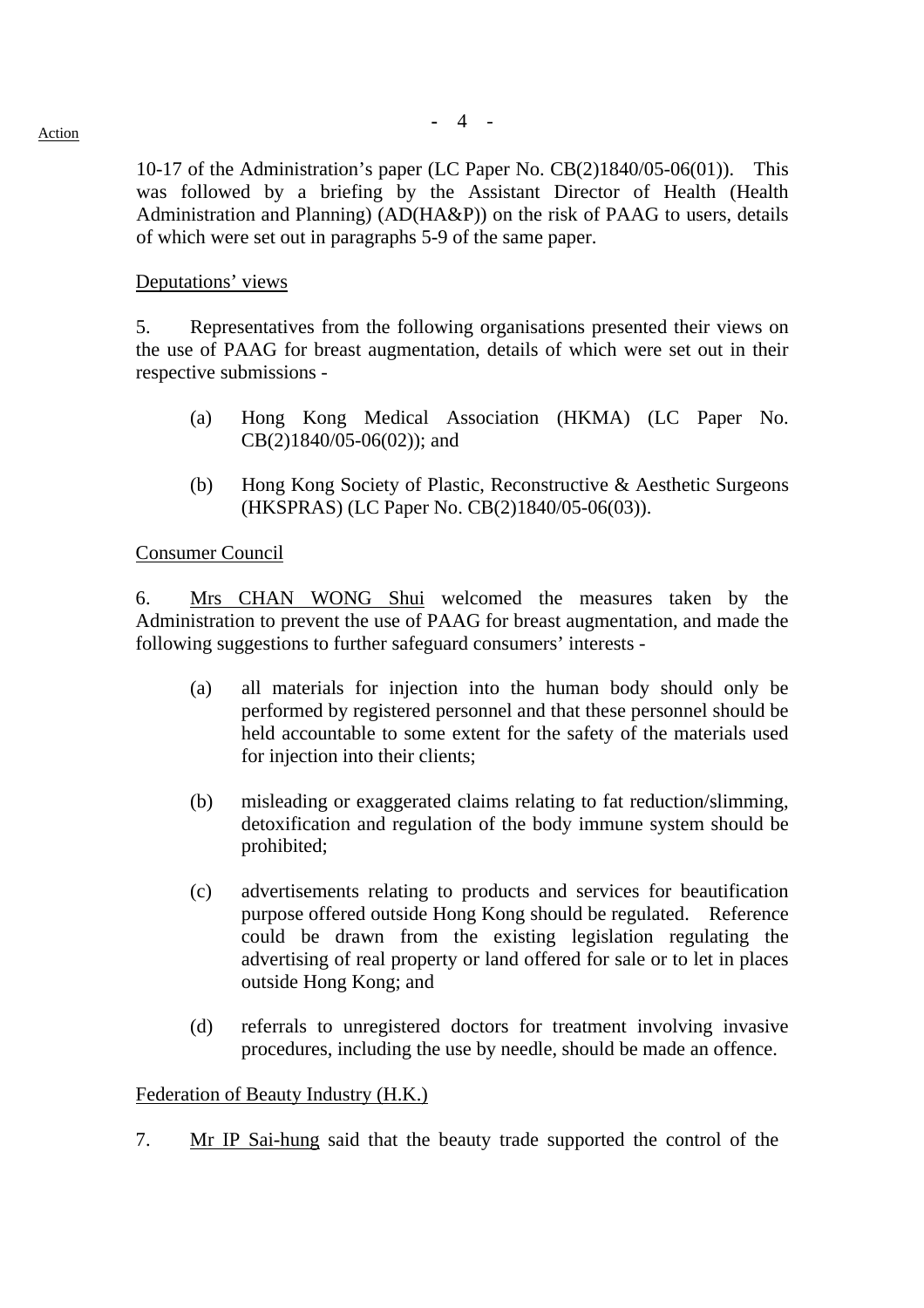import, sale and use of injectionable materials for breast augmentation and other beautification purposes. The beauty trade had never attempted, nor had any intention to perform invasive procedures on their clients. The beauty trade, however, considered it necessary for the Administration to make clear which types of registered personnel were eligible to perform invasive procedures, having regard to the wide-ranging professions covered by the meaning of registered personnel. Mr IP further said that the adverse reactions caused by the use of PAAG for breast augmentation could be avoided if doctors were allowed to advertise their services. Not only would this enable consumers to make an informed decision if they opted to undergo breast augmentation and other plastic procedures for beautification purpose, the beauty trade could avoid being used as a front for luring the public to undergo the procedures. He considered it regrettable that all fingers were pointing at the beauty trade for the use of PAAG for breast augmentation, with calls for the beauty parlours to be regulated to prevent incidents similar to the adverse reactions caused by PAAG from recurring. Mr IP also hoped that the Administration would first liaise with the beauty trade before announcing to the public that some skin care and cosmetic products contained polyacrylamide (PAA), a major component of PAAG, so as to enable the trade to better deal with enquiries from their clients.

8. Mr IP Wing-keung urged that the use of medical devices for beautification purpose should not be restricted to medical personnel, as to do so would adversely affect the livelihood of over 100 000 people working in the beauty trade.

# Discussion

9. Mrs Selina CHOW noted from paragraph 13 of the Administration's paper that some 50 bottles of substance suspected to be containing PAAG were seized by the Customs and Excise Department (C&ED) in a beauty parlour on 13 April 2006, and that prosecution under the Trade Descriptions Ordinance (Cap. 362) was being considered. Mrs CHOW asked for the reason for such seizure, given that the import and use of PAAG was presently not subject to any direct regulation under existing legislation. Ms LI Fung-ying raised similar query.

10. AD(HA&P) responded that the seizure of the some 50 bottles of substance suspected to be containing PAAG in a beauty parlour by C&ED on 13 April 2006 was made in response to some breast augmentation advertisements containing a claim that PAAG had been registered for clinical use with the Department of Health (DH). AD(HA&P) further said that as of to date, the DH had received a total of 224 telephone enquiries. Of the 119 who said they had received PAAG injection for breast augmentation, 51 said that they had experienced adverse reactions. As it was suspected that illegal medical practice was involved in three cases, DH had referred them to the Police for follow-up action. DH had also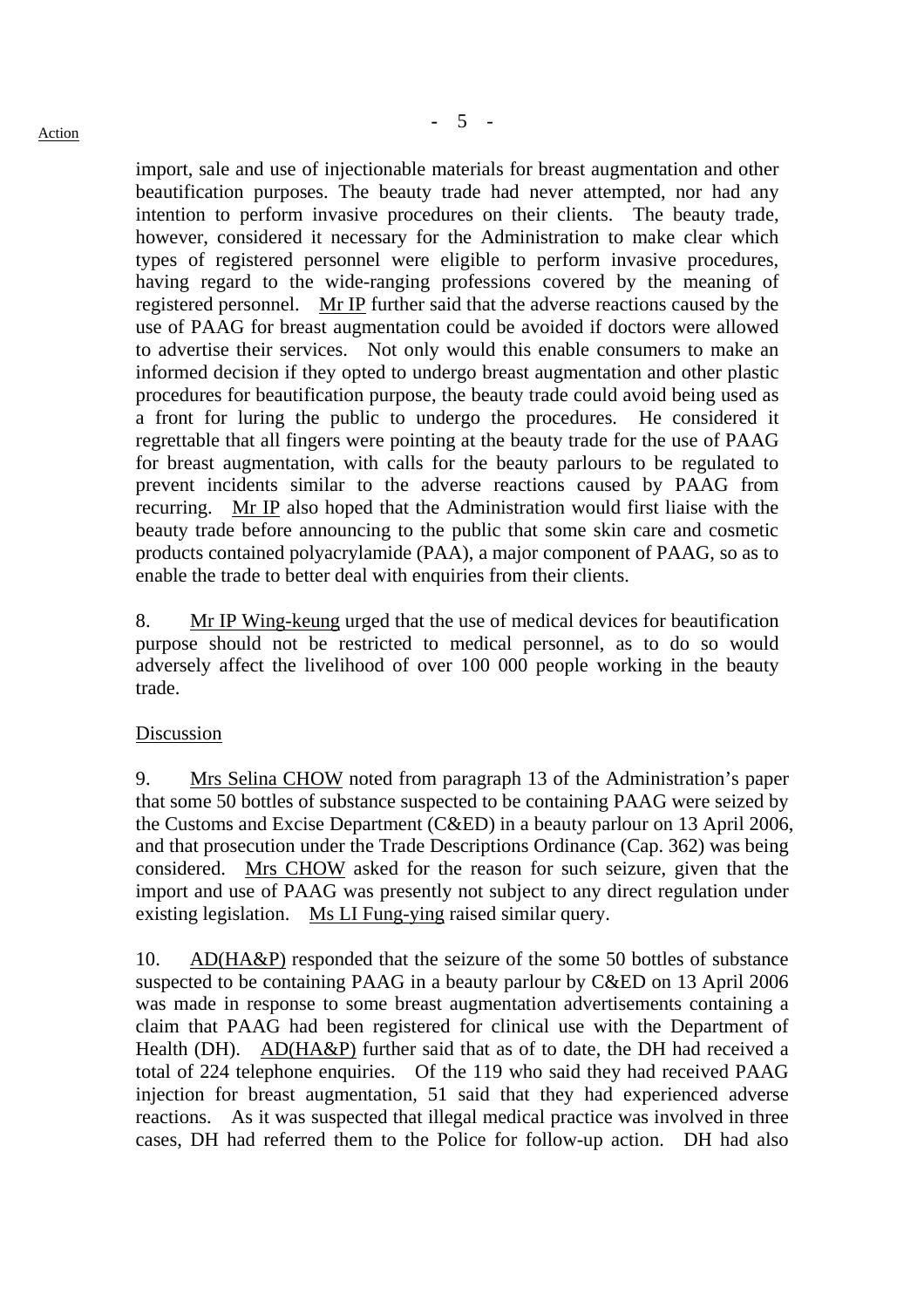referred one case involving professional misconduct by a doctor to the Medical Council of Hong Kong (HKMC) for action.

11. Responding to Mrs Selina CHOW's enquiry on whether the medical sector had carried out any investigation about the involvement of doctors in the use of PAAG for breast augmentation, Dr SHIH Tai-cho of HKMA said that if a doctor was found to have used PAAG for breast augmentation, he/she would be subject to disciplinary action by the HKMC.

12. Dr Joseph LEE said that the absence of any regulation on the use of PAAG for breast augmentation should not be an excuse for doctors and the beauty trade to use PAAG for breast augmentation because doctors should well understand the health hazards of PAAG and the beauty trade that they were not qualified to perform invasive procedures like PAAG injection. Notwithstanding, Dr LEE considered it necessary for the Administration to expedite the regulation of medical devices, as the current listing of medical devices had proved to be far from effective in protecting public health. In the meantime, the Administration should step up its work on educating the public about the safety and effectiveness of medical devices.

13. Mr Andrew CHENG considered the Administration's plan to introduce legislative amendment to control the import of PAAG not going far enough to protect public health, and asked whether consideration could be given to banning the use of PAAG for breast augmentation until more knowledge of the long-term effect of its use on humans was known, as suggested by the HKMA. Ms LI Fung-ying, Mr Vincent FANG and Mr LI Kwok-ying expressed similar view. Mr CHENG further asked whether the Administration had any plan to regulate all orally-consumed products and implant materials for beautification purpose. The Chairman also asked the Administration to respond to two other suggestions made by the HKMA, namely, all invasive procedures, including the use of needle and equipment such as laser, should be done by trained doctors, and all materials for injection or implantation into the human body must be registered and that the burden of proof of their safety should be placed on the manufacturers.

- 14. DSHWF(H) responded as follows
	- (a) the control of the import of PAAG could prevent the use of PAAG for breast augmentation, as the ability of DH to trace where PAAG was sold by importers could deter people from using the substance for breast augmentation;
	- (b) there was a need to tackle the problem of using PAAG for breast augmentation swiftly, and introducing a legislative amendment to control the import of PAAG was the fastest way to achieve it;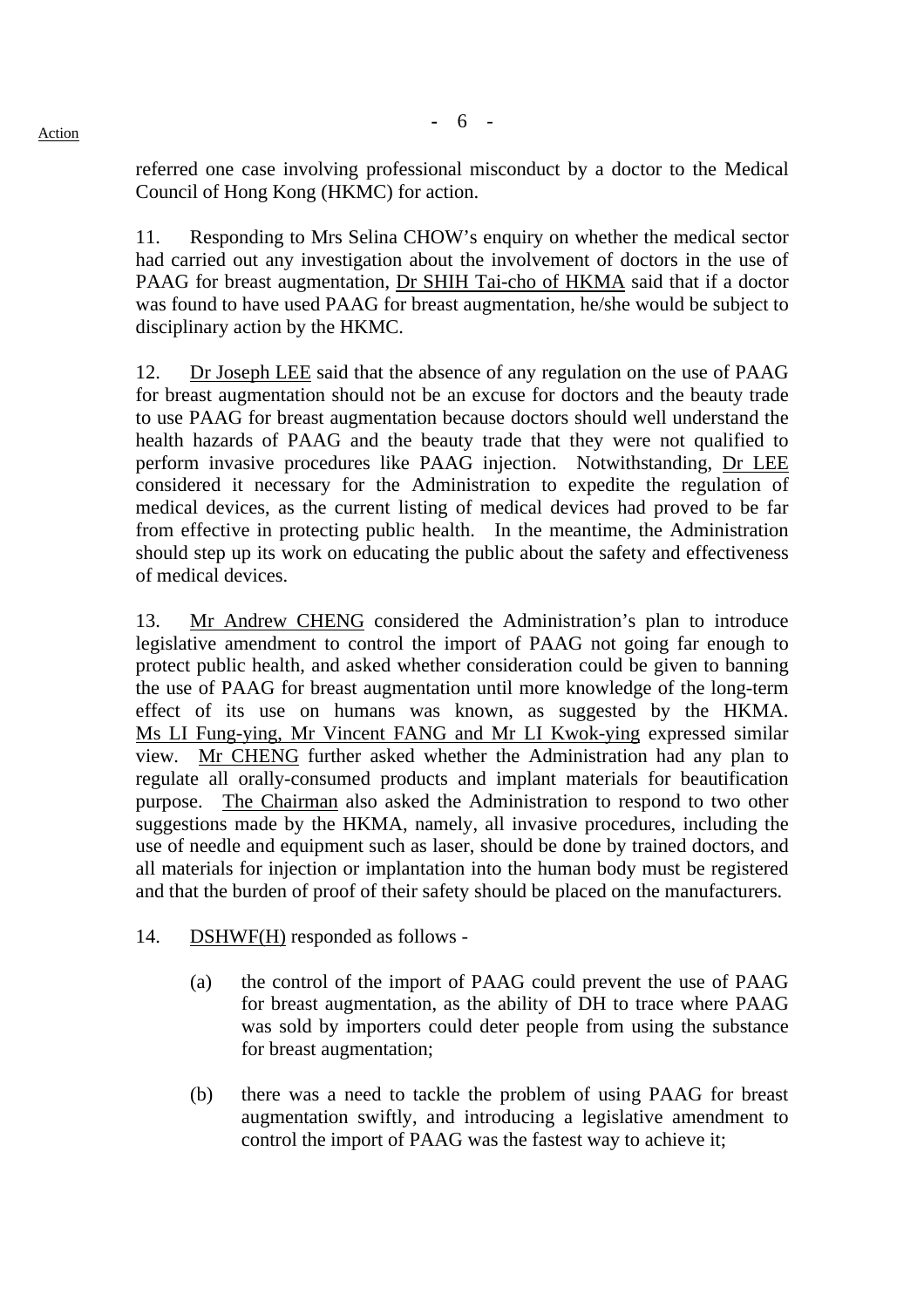- 
- (c) to ban the use of PAAG for breast augmentation might require the enactment of a new piece of legislation, the legislative process of which would entail a much longer time than the introduction of a legislative amendment to control the import of PAAG;
- (d) in view of the public concern about the safety of medical devices in the wake of the PAAG incident, the Administration was actively considering expediting the implementation of a statutory system of registration and would accord priority to the regulation of medical devices with higher risk. Views of the relevant trade would be sought by end 2006/early 2007;
- (e) another reason for not regulating the use of PAAG was because the decision of how PAAG should be used should best be left to the professional judgement of doctors, as the substance was sometimes used by doctors for dermal filling;
- (f) all orally-consumed products containing medicines, regardless of whether they were western or Chinese medicine, were already regulated or being regulated under existing legislation. As regards materials for injection or implantation into the human body, they would be considered under the planned regulation of medical devices;
- (g) no decision had yet been made on whether the use of devices, such as lasers and intense pulsed light (IPL) equipment, should be restricted to doctors through legislation if the use of such was for beautification purpose and by personnel who had met the prescribed training requirements; and
- (h) effort on educating the public on the safety and effectiveness of medical devices would be stepped up.

15. Dr SHIH Tai-cho was adamant that the Administration should come up with a stance on the use of PAAG, instead of leaving the matter to doctors to decide. Dr SHIH pointed out that although the use of PAAG had been approved by the authorities in the European Union (EU) for dermal filling, PAAG was totally banned for injection into the human body in the United States (US).

16. Mr Vincent FANG urged that in regulating medical devices, due regard should be given to differentiating what were medical devices and beauty devices, as well as those devices which could be used by doctors and the beauty trade in a complementary manner, so as not to hamper the development of the beauty trade.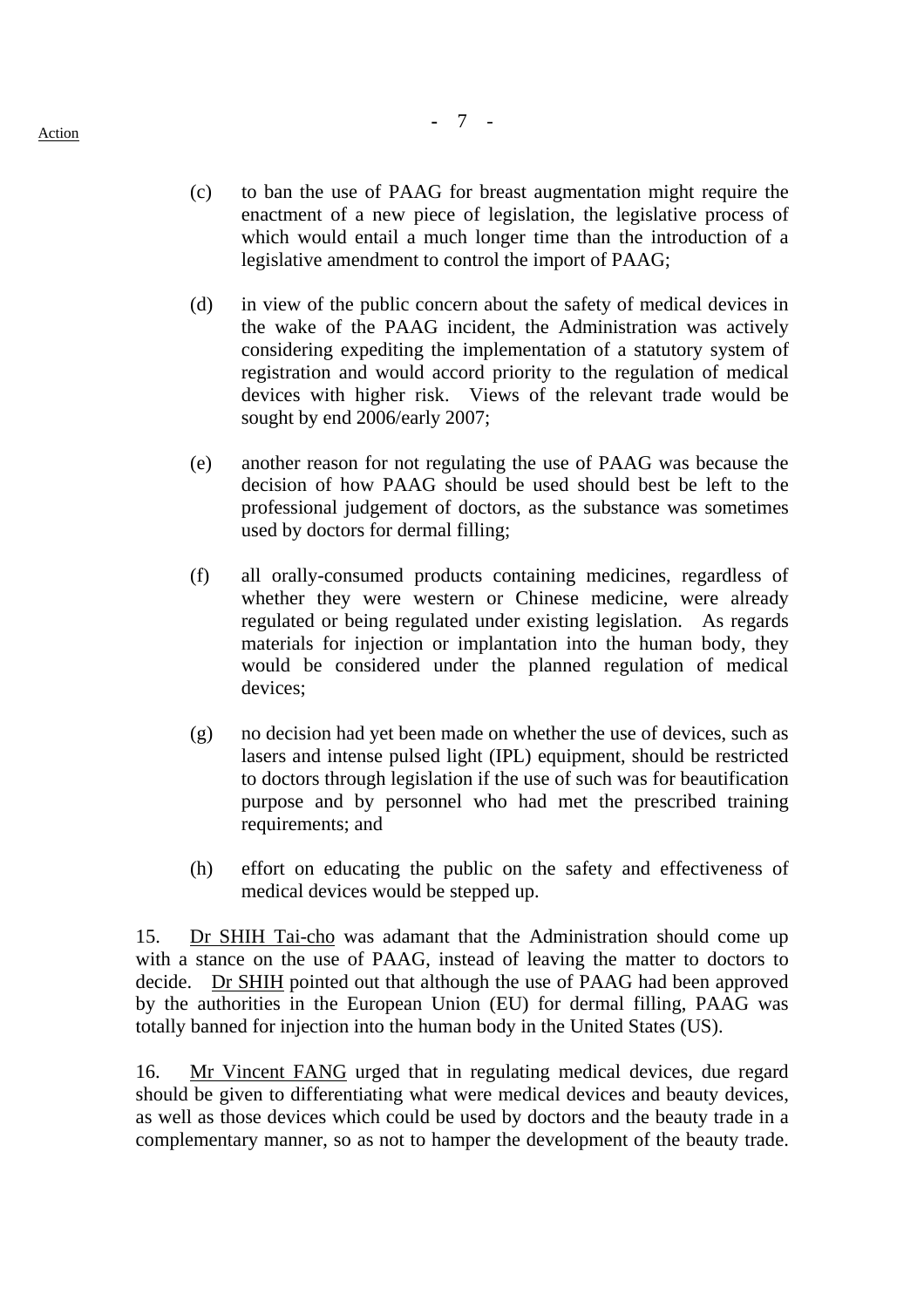Mr FANG also urged the Administration to step up raising public awareness about the risk of novel beauty and slimming procedures to avoid incidents similar to that of the PAAG from recurring.

17. DSHWF(H) noted Mr FANG's views on the regulation of medical devices, and further assured members that work would be stepped up to raise public awareness about the safety and effectiveness of novel beauty and slimming procedures.

18. Mr LI Kwok-ying asked why the use of PAAG was still allowed when it was mentioned in the HKSPRAS' submission that the residual monomer acrylamide in PAAG was toxic to human nervous system and was classified by the International Agency for Research on Cancer as a probable carcinogen.

19. Dr C M HO of HKSPRAS responded that it was very difficult to determine at this stage that the use of PAAG should be banned, as there was no conclusive evidence that a small amount of acrylamide, a residue found during the production of PAA, absorbed by the human body was cancer-causing, and in most instances, the amount of this chemical substance absorbed by humans was in small quantity. For instance, the amount of PAA that could be used in the water treatment in the United States was strictly controlled. Apart from the fact that residues of acrylamide could be found during the production of PAA, this chemical substance was also found in most food cooked at high temperature, such as potato chips. To date, studies had revealed that acrylamide might be carcinogenic but in animals only. The World Health Organisation and many developed countries had therefore stepped up study on the health hazards of acrylamide. Dr HO further said that the reason why HKSPRAS considered it necessary to ban the use of PAAG for breast augmentation was because of the large amount of PAA contained in the PAAG, not to mention that PAAG injected into the body could not be removed completely afterwards and would make diagnosis of breast cancer difficult.

20. Dr SHIH Tai-cho remarked that the explanation given by Dr HO in paragraph 19 above had aptly illustrated the urgent need to enact legislation to regulate medical devices to protect public health. Dr SHIH hoped that the Administration would not drag its feet in regulating medical devices, as the longer it took to implement such, the more financial damage it would cause to the beauty trade. As a result of the free rein over the use of lasers and IPL equipment, there were at present several thousand such equipment being used by beauty parlours in Hong Kong. It was understandable that the beauty trade was very concerned about the adverse financial impact on their businesses if the use of laser and IPL equipment was restricted to trained medical personnel.

21. Mr IP Sai-hung said that the beauty trade disagreed that laser and IPL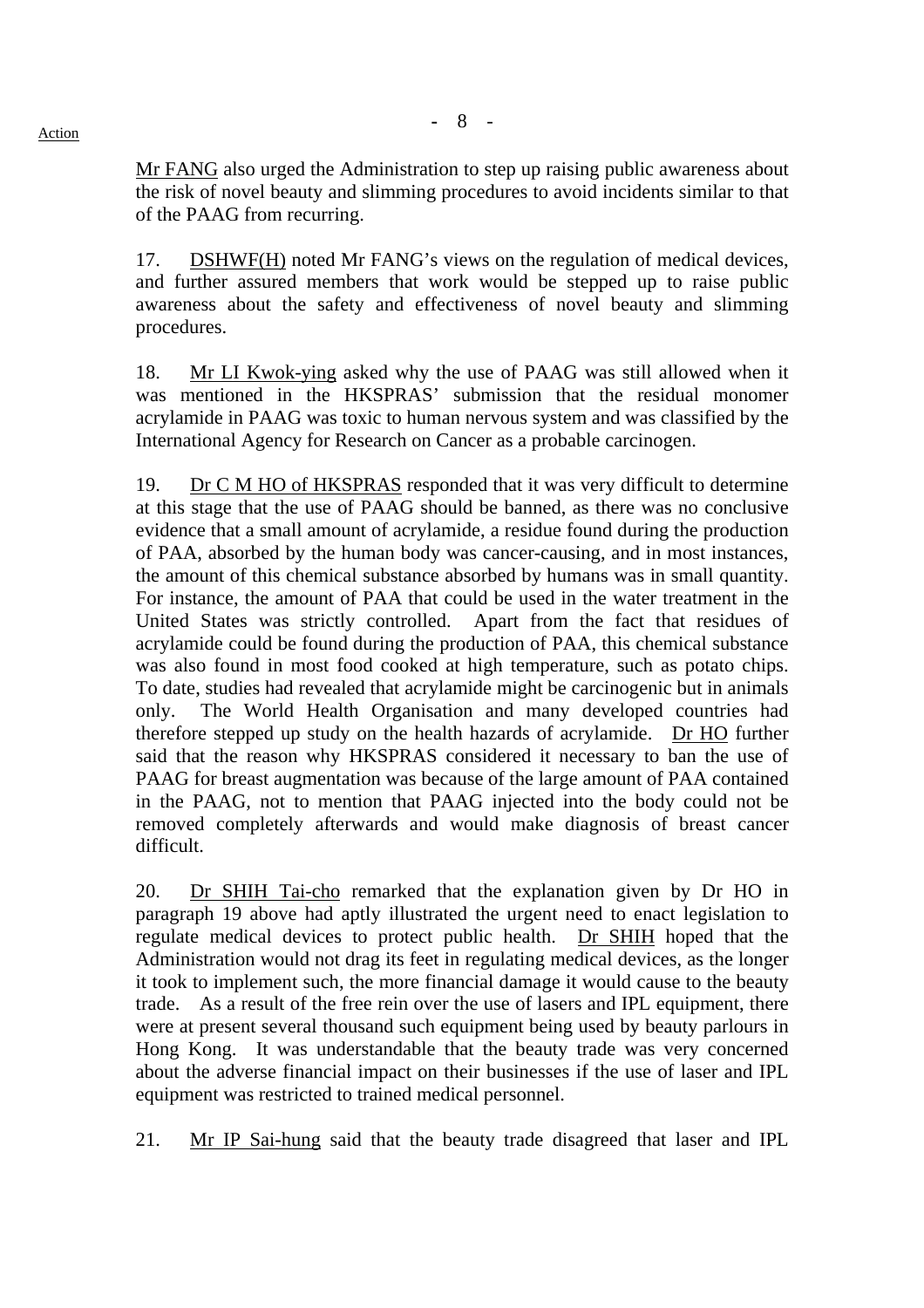equipment used for beautification purpose should be classified as medical devices and hence the operation of them should be restricted to medical personnel. Mr IP pointed out that a lot of work had been done by the trade and DH in the past two years to strengthen the control on the use of devices like laser and IPL equipment and to facilitate the continued use of such devices by operators with no medical training. A case in point was that an examination developed by the Vocational Training Council to provide an avenue for IPL operators, including beauticians, to obtain accreditation, would be held within this year. Operators would be regarded as trained practitioners if they passed the examination, and certificates would be granted to them. Veteran practitioners might opt for sitting for the examination directly. The ultimate objective was to ensure that IPL operators would have received some forms of training and to enhance better consumer protection. Mr IP reiterated that the only way to stamp out misuse of medical devices was to allow doctors to advertise their services, so as to prevent people from using beauty parlours as a front to attract clients to undergo procedures using these devices.

22. Noting that PAA was also generally used in the manufacture of cosmetic products, Ms LI Fung-ying asked about the measures taken to ensure the safety of the products.

23. Ms Connie LAU of Consumer Council advised that the safety standards of cosmetic products offered for sale in Hong Kong were governed by the Consumer Goods Safety Ordinance (Cap. 456).

24. Miss CHAN Yuen-han asked whether consideration could be given to regulating the import of all materials for injection and implantation into the human body in its forthcoming legislative amendment, apart from PAAG. Miss CHAN further asked about the standards which would be adopted by the Administration in the regulation of medical devices.

25. DSHWF(H) responded that the Administration would consider including other high risk materials for injection and implantation into the human body in its forthcoming legislative amendment, after consulting with the DH. The Administration hoped to introduce the legislative amendment into the Legislative Council (LegCo) within the current legislative session.

26. As regards Miss CHAN's second question, Deputy Director of Health said that the Administration planned to follow the recommendations of the Global Harmonization Task Force, a group formed by representatives from regulatory authorities and medical device industries in the EU and US, etc., by classifying medical devices into four classes based on their risk to patients and users in the future regulation of medical devices in Hong Kong. In fact, the existing medical devices listing system had largely followed such recommendations.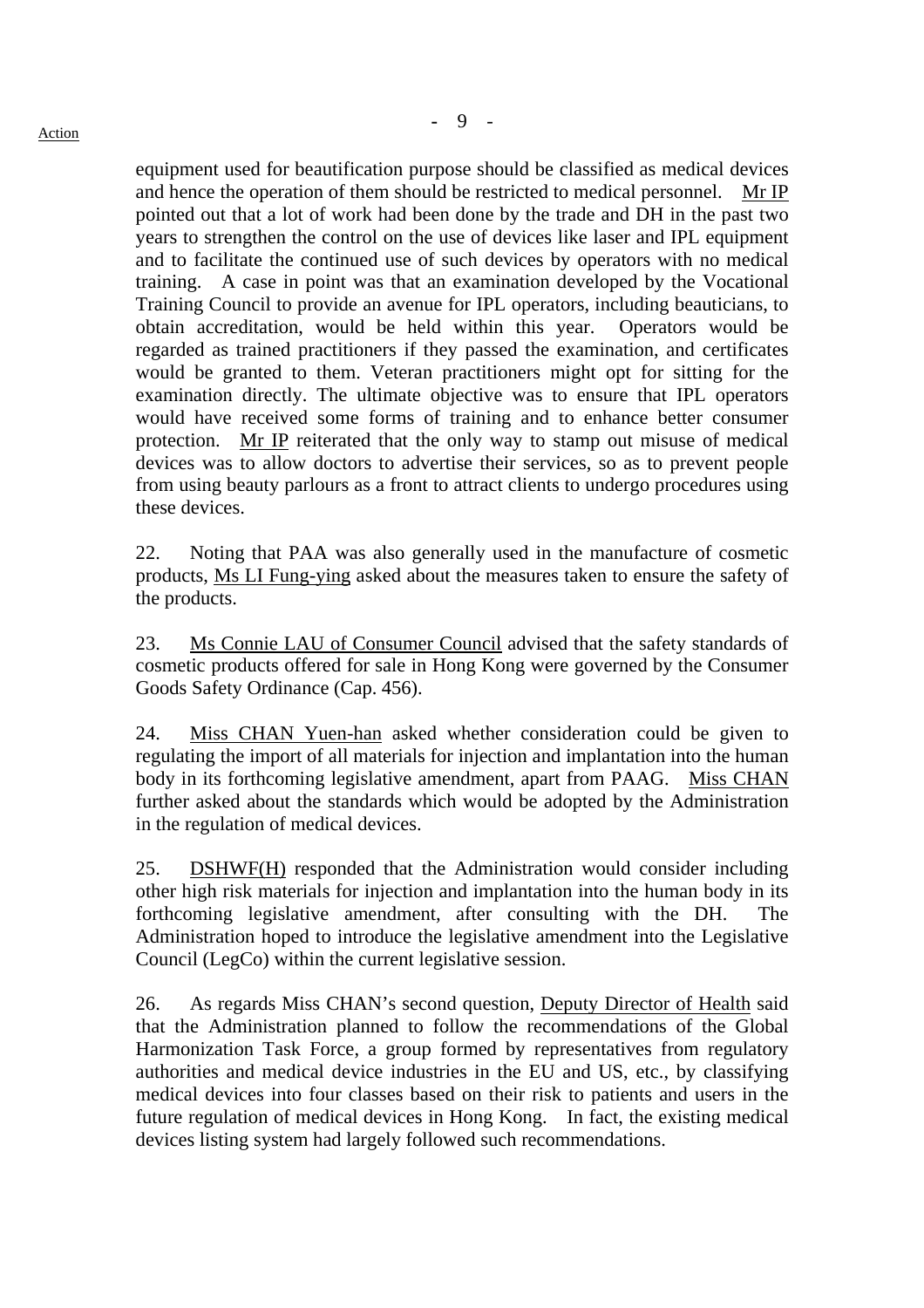27. The Chairman opined that it would be more practical for the Administration to expedite the enactment of legislation to regulate medical devices, instead of introducing legislative amendment to control the import of medical devices. The Chairman considered that the time needed to draw up a bill to regulate medical devices should not be too long, as there was already an international framework for controlling medical devices. The Chairman further requested the Administration to take the following actions -

- (a) expeditiously regulate misleading or exaggerated claims relating to fat reduction/slimming, detoxification and regulation of body immune system, as well as the advertising of products and services for beautification purpose offered outside Hong Kong; and
- (b) implement a licensing scheme for beauty parlours.
- 28. DSHWF(H) responded as follows
	- (a) the Administration could do away with introducing legislative amendment to control the import of PAAG and focus on formulating the legislative proposals to regulate medical devices if so wished by members. However, the introduction of the relevant bill into LegCo would still not be possible within a short time;
	- (b) as mentioned by the Secretary for Health, Welfare and Food on several occasions, the Administration would review the need to regulate the claims relating to fat reduction/slimming, detoxification and regulation of body immune system, after the registration of Chinese proprietary medicine had largely been completed;
	- (c) the Administration would examine the feasibility of regulating the advertising of products and services for beautification purpose (if such products and services posed public health threats to the local population) offered outside Hong Kong, by drawing reference from the Broadcasting Ordinance (Cap. 562); and
	- (d) prior to considering the implementation of a licensing scheme for beauty parlours, it was necessary to sort out whether the objective was to protect public health or consumers' interests.

# Conclusion

Admin 29. In closing, the Chairman requested the Administration to revert to members in June 2006 on the scope and contents of the legislative amendment to control the